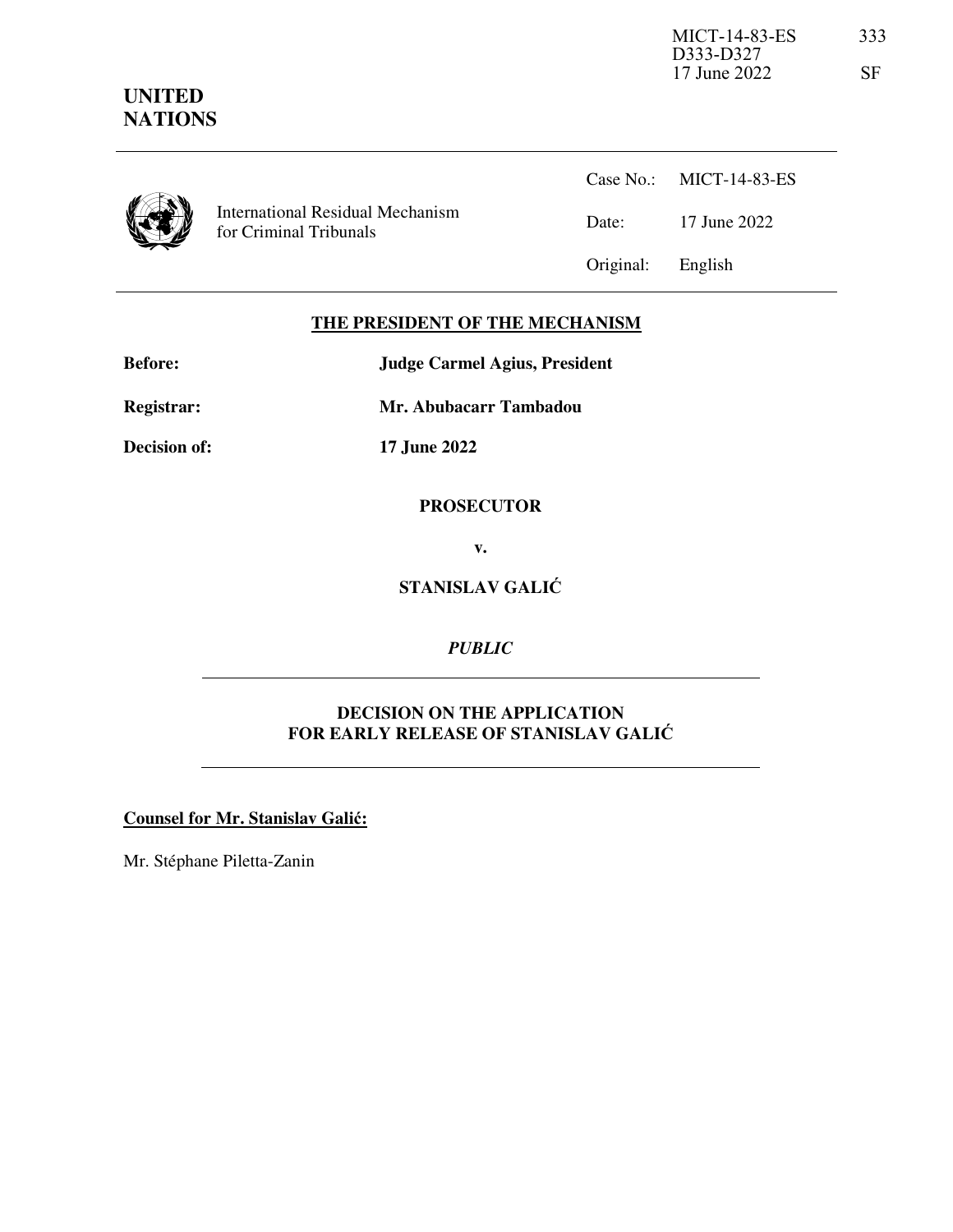**I**, **CARMEL AGIUS**, President of the International Residual Mechanism for Criminal Tribunals ("President" and "Mechanism" respectively);

**BEING SEISED OF** Mr. Stanislav Galić's direct petition for early release, filed on 4 March 2022 ("Galić" and "Application", respectively);<sup>1</sup>

**NOTING** that on 20 December 1999, Galić was arrested in Bosnia and Herzegovina, and on 21 December 1999, he was transferred to the United Nations Detention Unit of the International Criminal Tribunal for the former Yugoslavia ("ICTY");<sup>2</sup>

**NOTING** that on 5 December 2003, Trial Chamber I of the ICTY found Galić guilty, pursuant to Article 7(1) of the Statute of the ICTY, of murder and other inhumane acts as crimes against humanity and acts of violence the primary purpose of which is to spread terror among the civilian population as violations of the laws or customs of war, and sentenced him to 20 years of imprisonment;<sup>3</sup>

**NOTING** that on 30 November 2006, the Appeals Chamber of the ICTY dismissed Galić's appeal, granted the ICTY Prosecution's appeal, quashed Galić's 20-year sentence, and imposed a sentence of life imprisonment;<sup>4</sup>

**NOTING** that on 15 January 2009, Galić was transferred to the Federal Republic of Germany ("Germany") to serve his sentence;<sup>5</sup>

**NOTING** that, in the Application, Galić requests early release mainly based on the following contentions: (i) his conduct in detention has been exemplary;  $6$  (ii) he has spent 22 years in prison and, given his age and ailments, he might never reach the threshold "of 30 years" to be considered

-

332

<sup>&</sup>lt;sup>1</sup> Demande de libération anticipée de Stanislav Galić, 4 March 2022. An English translation of the Application was filed on 6 April 2022. *See* Application for Early Release of Stanislav Galić, 6 April 2022. A corrected English translation of the Application was filed on 31 May 2022. All references to the Application are to its corrected English version.

<sup>2</sup> *See Prosecutor v*. *Stanislav Galić*, Case No. IT-98-29-T, Judgement and Opinion, 5 December 2003 ("Trial Judgement"), paras. 770, 774. *See also* ICTY Press Release, Stanislav Galic detained by SFOR in Bosnia and Herzegovina, 20 December 1999, https://www.icty.org/en/sid/7710.

<sup>&</sup>lt;sup>3</sup> Trial Judgement, para. 769.

<sup>4</sup> *Prosecutor v*. *Stanislav Galić*, Case No. IT-98-29-A, Judgement, 30 November 2006, p. 185.

<sup>5</sup> *See* Decision on the Early Release of Stanislav Galić, 24 March 2021 (public redacted) ("*Galić* Decision of 24 March 2021"), para. 5.

<sup>6</sup> *See* Application, paras. 6-7, 27-34, 55-56, 65, Registry Pagination ("RP") 7/325 BISa, 4/325 BISa, 2/325 BISa-1/325 BISa.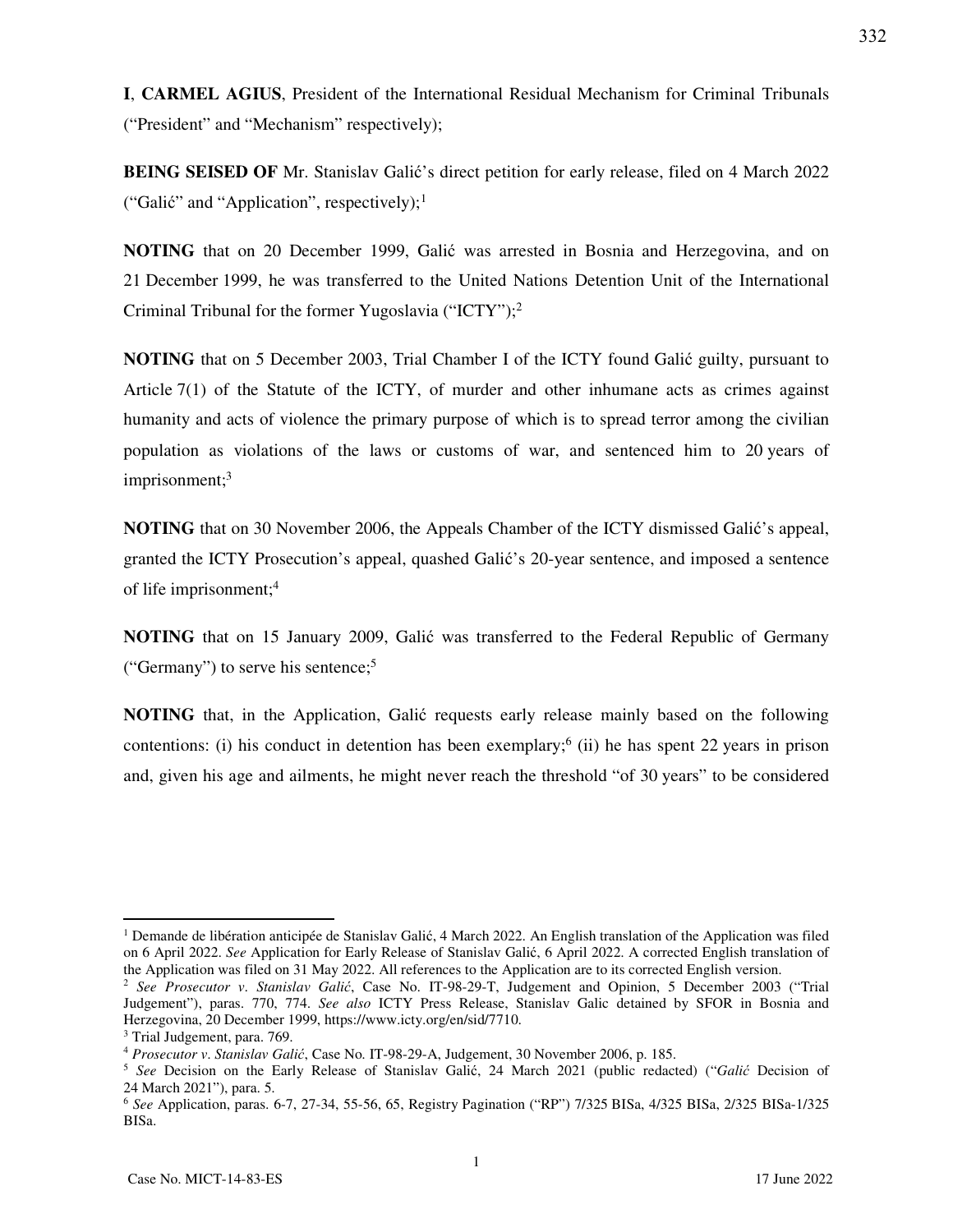eligible for early release;<sup>7</sup> and (iii) he has undergone several operations while in detention, suffers from diabetes, and is "a person at risk from COVID-19";<sup>8</sup>

**NOTING** further that Galić makes a number of submissions in relation to: (i) the complexity of his case before the ICTY; (ii) the gravity of the offences he committed; (iii) decisions on the early release of others convicted by the ICTY; and (iv) the extent of his cooperation with the Prosecutor of the  $\text{ICTY};^9$ 

**NOTING** that Galić intimates that the two-thirds eligibility threshold is too rigid and that it would be in the interests of justice to weigh "all the elements of the case" when determining eligibility;<sup>10</sup>

**RECALLING** that according to Article 25(2) of the Statute of the Mechanism ("Statute"), the Mechanism supervises the enforcement of sentences pronounced by the International Criminal Tribunal for Rwanda ("ICTR"), the ICTY, or the Mechanism, including the implementation of sentence enforcement agreements entered into by the United Nations with Member States;

**RECALLING** that pursuant to Article 26 of the Statute, there shall only be pardon or commutation of sentence if the President so decides on the basis of the interests of justice and the general principles of law; $^{11}$ 

**RECALLING** that pursuant to Rule 150 of the Rules, upon a State notification or a direct petition, the President shall determine whether pardon, commutation of sentence, or early release is appropriate, in consultation with: (i) any Judges of the sentencing Chamber who are Judges of the Mechanism; or (ii) at least two other Judges, if none of the Judges who imposed the sentence are Judges of the Mechanism;

**RECALLING** that paragraph 2(2) of the relevant enforcement agreement between the United Nations and Germany provides that the conditions of imprisonment shall be governed by the law of Germany, subject to the supervision of the Mechanism;<sup>12</sup>

-

<sup>7</sup> Application, RP 6/325 BISa. *See* Application, paras. 3-5, 16-17, 19, 22, 62-63, 65, RP 4/325 BISa, 2/325 BISa-1/325 BISa.

<sup>8</sup> Application, para. 62. *See* Application, paras. 16-17, 19.

<sup>9</sup> Application, paras. 40-50, 65, RP 8/325 BISa-4/325 BISa, 2/325 BISa-1/325 BISa.

<sup>10</sup> Application, RP 2/325 BISa. *See* Application, paras. 21-26, RP 4/325 BISa.

<sup>&</sup>lt;sup>11</sup> While Article 26 of the Statute, like the equivalent provisions in the Statutes of the ICTR and the ICTY before it, does not specifically mention requests for early release of convicted persons, the Mechanism's Rules of Procedure and Evidence ("Rules") reflect the President's power to deal with such requests and the longstanding practice of the ICTR, the ICTY, and the Mechanism in this regard.

 $12$  Agreement between the International Criminal Tribunal for the former Yugoslavia and the Government of the Federal Republic of Germany, dated 16 December 2008 and amended on 13 February 2015 ("Enforcement Agreement"). *See* Security Council Resolution 1966 (2010), 22 December 2010, para. 4 (deciding that all international agreements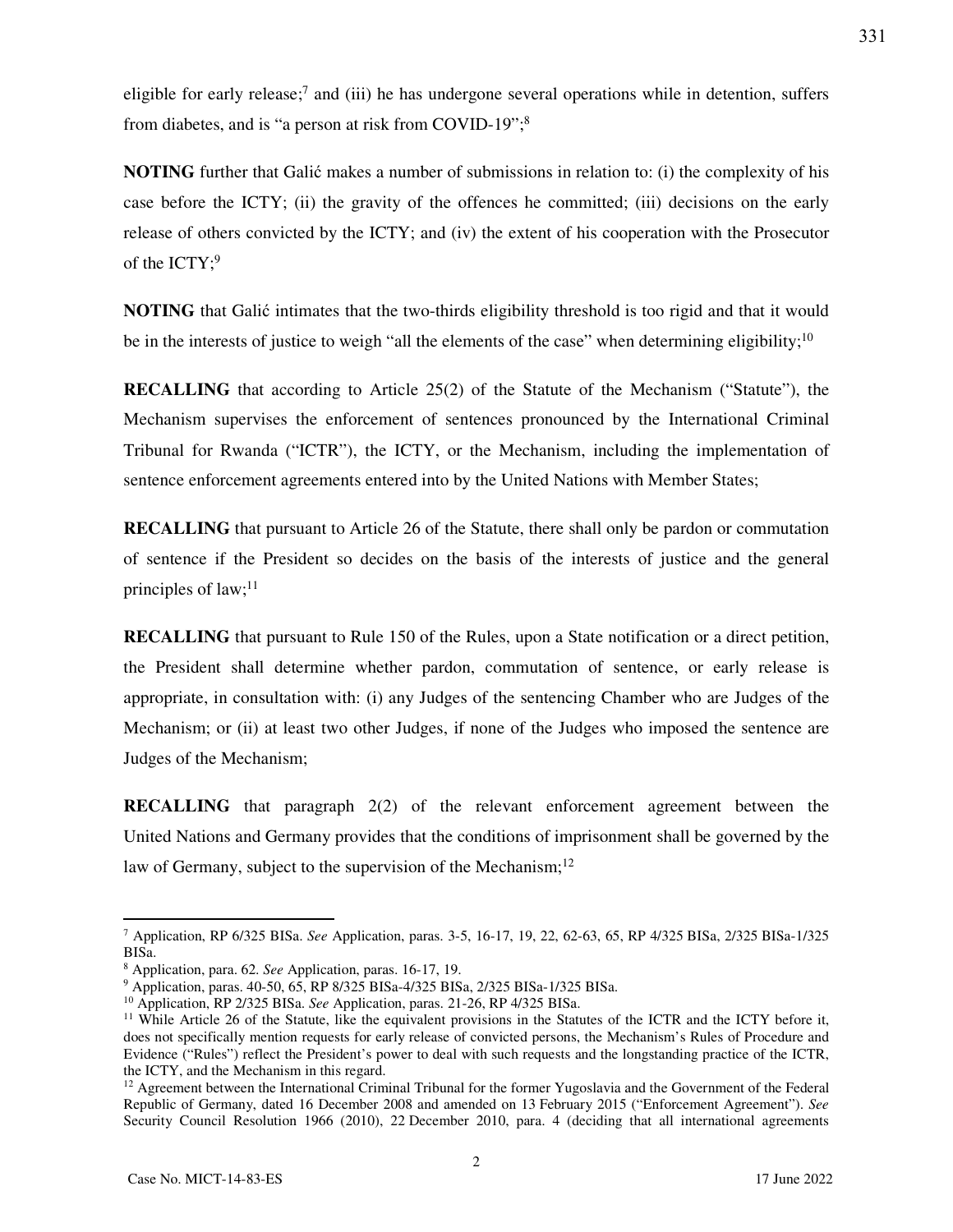**RECALLING** that paragraph 7(2) of the Enforcement Agreement provides, *inter alia*, that the President shall determine whether pardon or commutation of sentence is appropriate and, if the President determines that this is not appropriate, Germany shall act accordingly;

**RECALLING** that all convicted persons serving a sentence under the Mechanism's supervision are eligible to be considered for early release upon having served two-thirds of their sentence, irrespective of: (i) whether the person was convicted by the ICTR, the ICTY, or the Mechanism; (ii) where the sentence is being served; and (iii) whether the matter is brought before the President through a direct petition by the convicted person or a notification from the relevant enforcement State; $^{13}$ 

**RECALLING** further that serving two-thirds of a sentence has been described as being "in essence, an admissibility threshold",<sup>14</sup> and that if a convicted person applies for early release or commutation of sentence before having served two-thirds of his or her sentence, the application may be considered without necessarily triggering the multi-step and resource-intensive process of requesting, receiving, translating, sharing, and considering additional information before determining whether the application should be denied as premature;<sup>15</sup>

**NOTING** that, as previously observed, according to German law, upon having served 15 years of his sentence on 18 December 2014, Galić became "eligible to have the remainder of his sentence suspended on probation";<sup>16</sup>

**CONSIDERING**, however, that the early release of persons convicted by the ICTR, the ICTY, or the Mechanism falls exclusively within the President's discretion, pursuant to Article 26 of the Statute and Rules 150 and 151 of the Rules; $17$ 

-

concluded by the United Nations in relation to the ICTY and the ICTR still in force as of the relevant commencement date of the Mechanism shall continue *mutatis mutandis* to the Mechanism).

<sup>13</sup> *Prosecutor v. Nebojša Pavković*, Case No. MICT-14-67-ES.2, Decision on the Application for Early Release of Nebojša Pavković, 18 May 2022 (public redacted) ("*Pavković* Decision"), para. 29; *Prosecutor v. Aloys Ntabakuze*, Case No. MICT-14-77-ES.1, Decision on the Application for Early Release of Aloys Ntabakuze, 17 May 2022 (public redacted) ("*Ntabakuze* Decision"), para. 32; *Prosecutor v. Radislav Krstić*, Case No. MICT-13-46-ES.1, Decision on the Early Release of Radislav Krstić, 10 September 2019 (public redacted), paras. 16, 18.

<sup>14</sup> *Pavković* Decision, para. 29; *Ntabakuze* Decision, para. 32; *Prosecutor v. Paul Bisengimana*, Case No. MICT-12-07, Decision of the President on Early Release of Paul Bisengimana and on Motion to File a Public Redacted Application, 11 December 2012 (public redacted), para. 19.

<sup>15</sup> *See Prosecutor v. Milomir Stakić*, Case No. MICT-13-60-ES, Decision on Sentence Remission and Early Release of Milomir Stakić, 22 December 2021 ("*Stakić* Decision"), para. 30; *Prosecutor v. Élie Ndayambaje*, Case No. MICT-15-90-ES.1, Decision on the Applications for Early Release and Commutation of Sentence of Élie Ndayambaje, 15 November 2021 ("*Ndayambaje* Decision"), pp. 3-4; *Prosecutor v. Jadranko Prlić*, Case No. MICT-17-112-ES.2, Decision on the Early Release of Jadranko Prlić, 23 March 2021, p. 4.

<sup>16</sup> *See Galić* Decision of 24 March 2021, para. 25.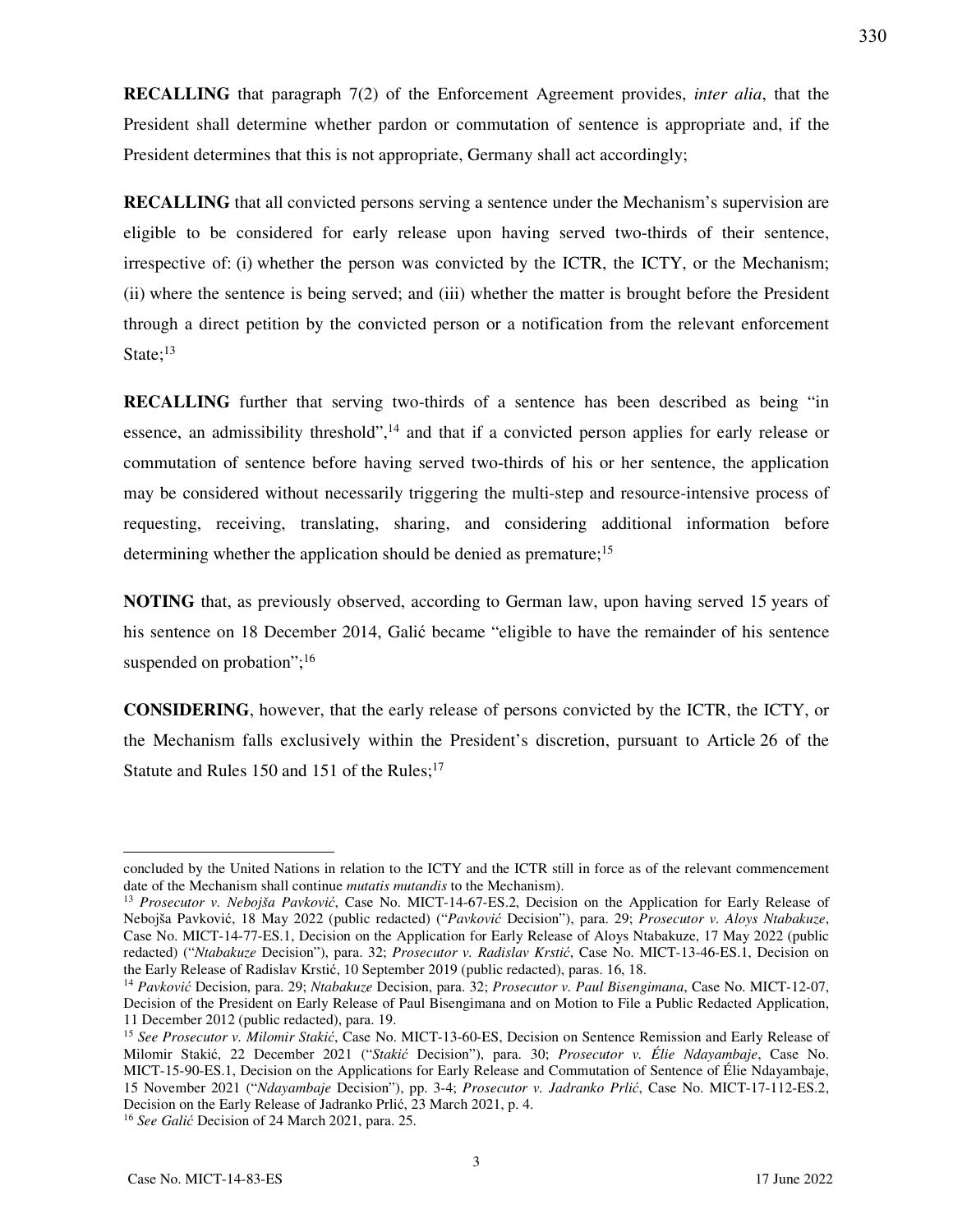**CONSIDERING** that my predecessor concluded that persons sentenced to life imprisonment may be considered eligible for early release, $18$  and when applying the two-thirds eligibility threshold to Galić's sentence of life imprisonment, my predecessor treated his sentence as being "equivalent to more than a sentence of 45 years";<sup>19</sup>

**CONSIDERING** that accordingly, Galić's eligibility threshold has already been set by my predecessor as "more than 30 years",<sup>20</sup> and, as stated previously, I do not intend to depart from this position;<sup>21</sup>

**CONSIDERING** that Galić has only served between 22 and 23 years of his life sentence<sup>22</sup> and is not yet eligible to be considered for early release;

**FINDING** that Galić's submissions do not convince me that the two-thirds threshold requires adaptation globally, specifically because the two-thirds threshold is not as rigid as he appears to suggest, since compelling or exceptional circumstances could arise in specific instances prior to a convicted person having served two-thirds of his or her sentence, which, in the exercise of my discretion as President, may overcome any eligibility concerns;<sup>23</sup>

**NOTING** that Galić points to his physical ailments and age as factors that should be taken into consideration in the context of deciding his Application; $^{24}$ 

4

-

329

<sup>17</sup> *Pavković* Decision, para. 32; *Ntabakuze* Decision, para. 35; *Prosecutor v. Laurent Semanza*, Case No. MICT-13-36-ES.2, Decision on Laurent Semanza's Application for Early Release, 17 September 2020 (public redacted), para. 29.

<sup>&</sup>lt;sup>18</sup> Reasons for the President's Decision to Deny the Early Release of Stanislay Galić and Decision on Prosecution Motion, 23 June 2015 (public redacted) ("Reasons for *Galić* Decision dated 23 June 2015"), para. 24.

<sup>&</sup>lt;sup>19</sup> Reasons for *Galić* Decision dated 23 June 2015, para. 35. This was based on the fact that, at the time, the highest fixed-term sentence that had been imposed by the ICTR, the ICTY, or the Mechanism was 45 years of imprisonment. *See* Reasons for *Galić* Decision dated 23 June 2015, fn. 63. It is not my intention in the context of the Application to rule on whether the approach taken by my predecessor with respect to Galić should apply in future cases, particularly now that a higher fixed-term sentence has been handed down that could increase the two-thirds threshold for a sentence of life imprisonment. *See Prosecutor v. Pauline Nyiramasuhuko et al*., Case No. ICTR-98-42-A, Judgement, 14 December 2015 ("*Nyiramasuhuko et al*. Appeal Judgement"), para. 3539 (reducing the sentences of Ms. Pauline Nyiramasuhuko, Mr. Arsène Shalom Ntahobali, and Mr. Élie Ndayambaje from life imprisonment to 47 years of imprisonment). *See also Prosecutor v. Vujadin Popović*, Case No. MICT-15-85-ES.2, Decision on the Early Release of Vujadin Popović, 30 December 2020 (public redacted), p. 4; Decision on the Early Release of Stanislav Galić, 26 June 2019 (public redacted) ("*Galić* Decision of 26 June 2019"), para. 33 ("[t]he consequences of [the sentencing decision in the *Nyiramasuhuko et al*. Appeal Judgement] as they may impact future applications for early release of persons [other than Galić] serving a sentence of life imprisonment will be discussed if and when required.").

<sup>20</sup> Reasons for *Galić* Decision dated 23 June 2015, para. 36.

<sup>21</sup> *See Galić* Decision of 24 March 2021, paras. 22-23; *Galić* Decision of 26 June 2019, paras. 16-18.

<sup>22</sup> *See Galić* Decision of 26 June 2019, para. 19.

<sup>23</sup> *Stakić* Decision, para. 32; *Ndayambaje* Decision, p. 4; *Prosecutor v. Laurent Semanza*, Case No. MICT-13-36-ES, Decision of the President on the Early Release of Laurent Semanza, 9 June 2016, para. 18.

<sup>24</sup> *See* Application, paras. 3, 17, 19.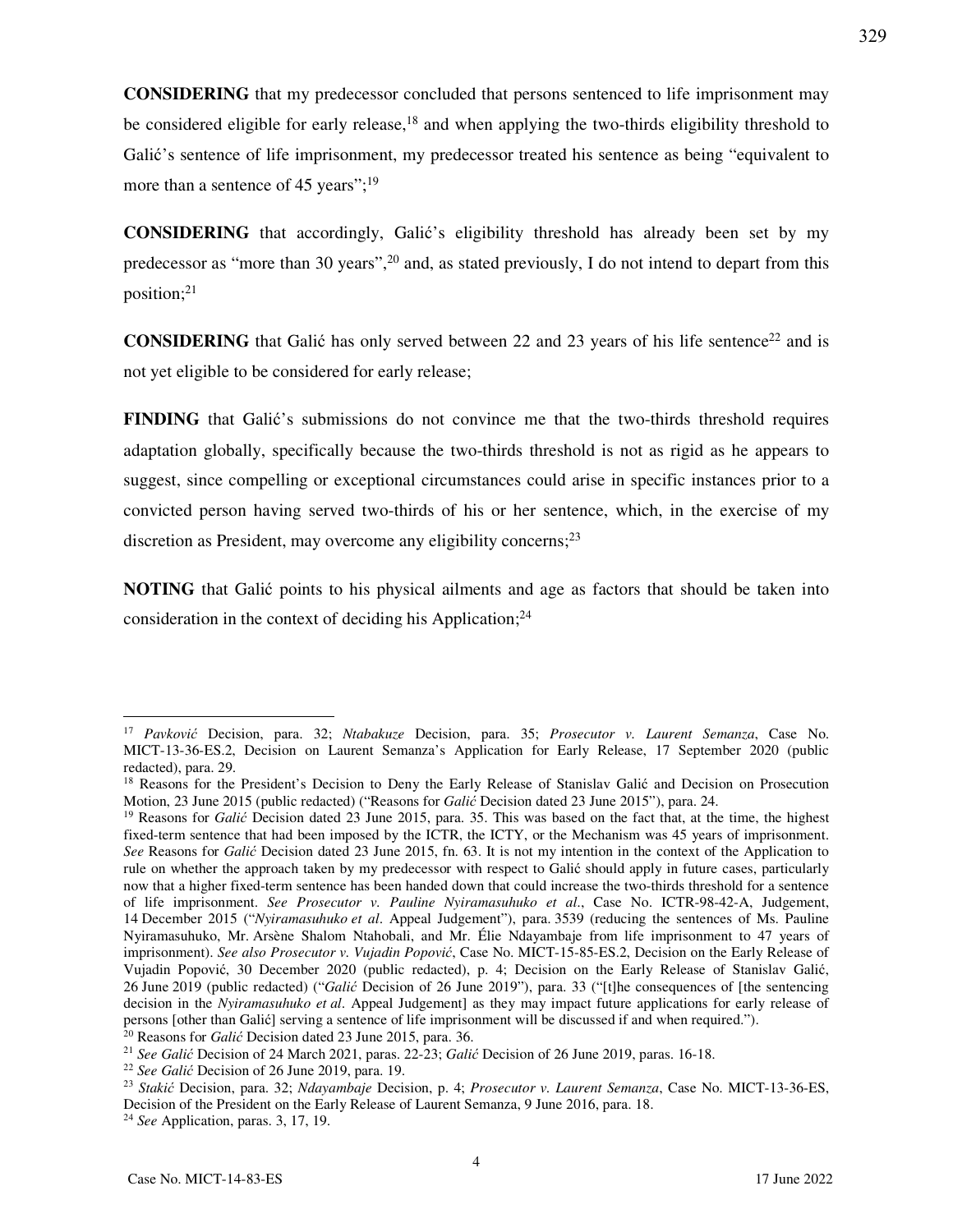**RECALLING** that previous decisions on early release have determined that the state of the convicted person's health may be taken into account in the context of an application for early release, especially when the seriousness of the condition makes it inappropriate for the convicted person to remain in prison any longer;<sup>25</sup>

**RECALLING** that in the most recent decision regarding Galić's early release in 2021, I requested that "Germany inform me immediately if Galić's health deteriorates to the extent that his further detention would merit serious reconsideration";<sup>26</sup>

**NOTING** that I have not received any such indication from Germany in this respect;

**CONSIDERING** that nothing indicates to me that Galić's state of health is an impediment to his continued detention, or constitutes a compelling or exceptional circumstance warranting his early release before having served two-thirds of his sentence;

**CONSIDERING** further that Galić's submissions on the gravity of his crimes, the treatment of similarly-situated prisoners, and his cooperation with the Prosecutor of the ICTY may be relevant for the consideration of his early release pursuant to Rule 151 of the Rules once he becomes eligible to be considered for early release, and that his submissions on the complexity of his case are irrelevant in the context of sentence enforcement and my consideration of his early release;

**CONSIDERING** that I have consulted with Judge Alphons Orie, a Judge of the sentencing Chamber in Galić's case, and, as no other Judge who imposed Galić's sentence is a Judge of the Mechanism, with Judge Mahandrisoa Edmond Randrianirina;<sup>27</sup>

**CONSIDERING** further that Judge Orie and Judge Randrianirina share my position that Galić is not eligible to be considered for early release at this stage, and that no compelling or exceptional circumstances have been demonstrated which would justify granting him early release prior to reaching his two-thirds eligibility threshold;

-

<sup>25</sup> *Pavković* Decision, para. 81; *Ntabakuze* Decision, para. 79; *Prosecutor v. Ljubiša Beara*, Case No. MICT-15-85-ES.3, Public Redacted Version of 7 February 2017 Decision of the President on the Early Release of Ljubiša Beara, paras. 47-49.

<sup>26</sup> *Galić* Decision of 24 March 2021, para. 31.

<sup>&</sup>lt;sup>27</sup> See Rule 150 of the Rules; Practice Direction on the Procedure for the Determination of Applications for Pardon, Commutation of Sentence, or Early Release of Persons Convicted by the ICTR, the ICTY, or the Mechanism, MICT/3/Rev.3, 15 May 2020, para. 16.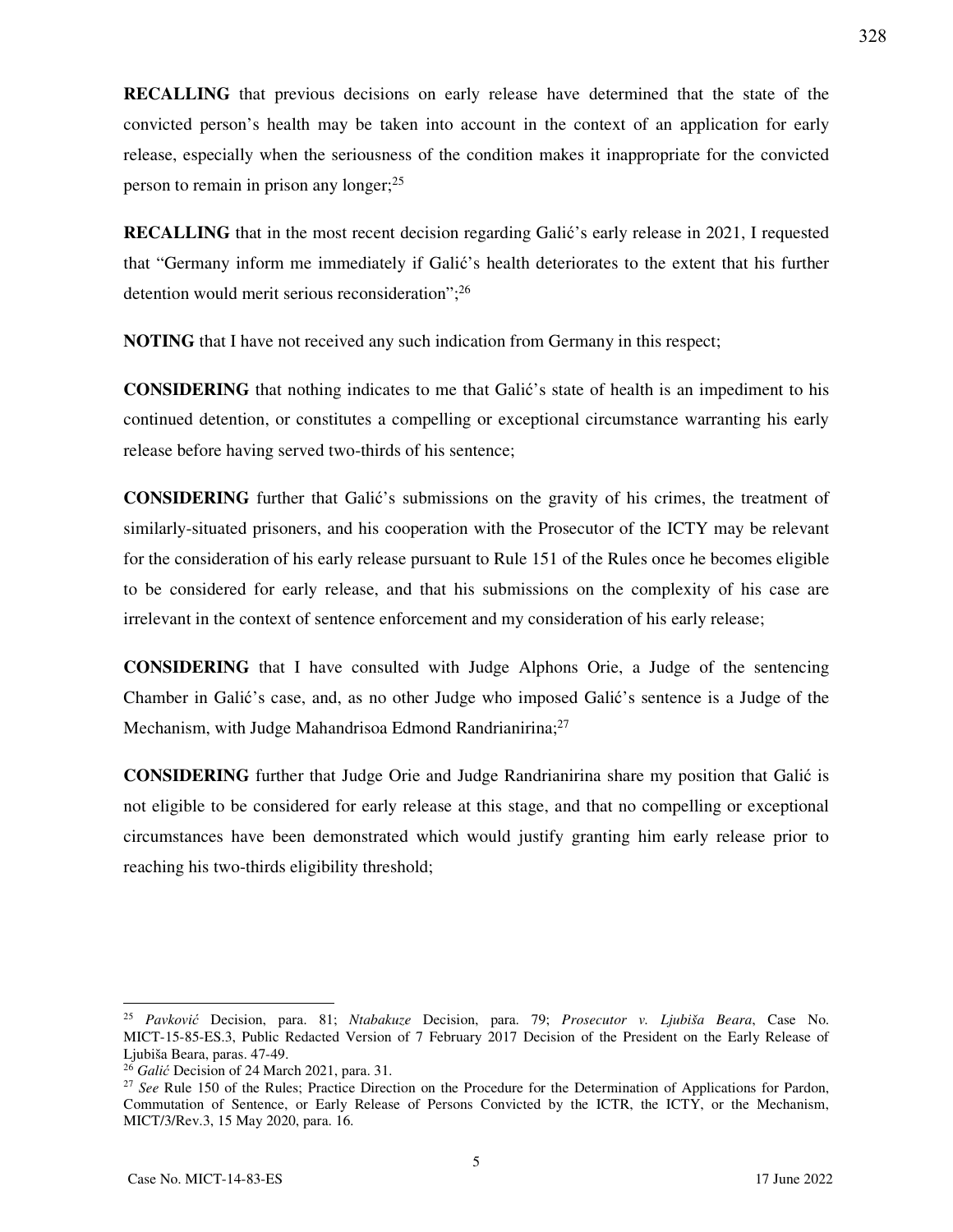### **FOR THE FOREGOING REASONS,**

### **HEREBY DENY** the Application; and

**DIRECT** the Registrar to provide the authorities of Germany and the Prosecutor of the Mechanism with this Decision as soon as practicable.

Done in English and French, the English version being authoritative.

cetter

Done this 17th day of June 2022, At The Hague, Judge Carmel Agius The Netherlands. President

**[Seal of the Mechanism]**